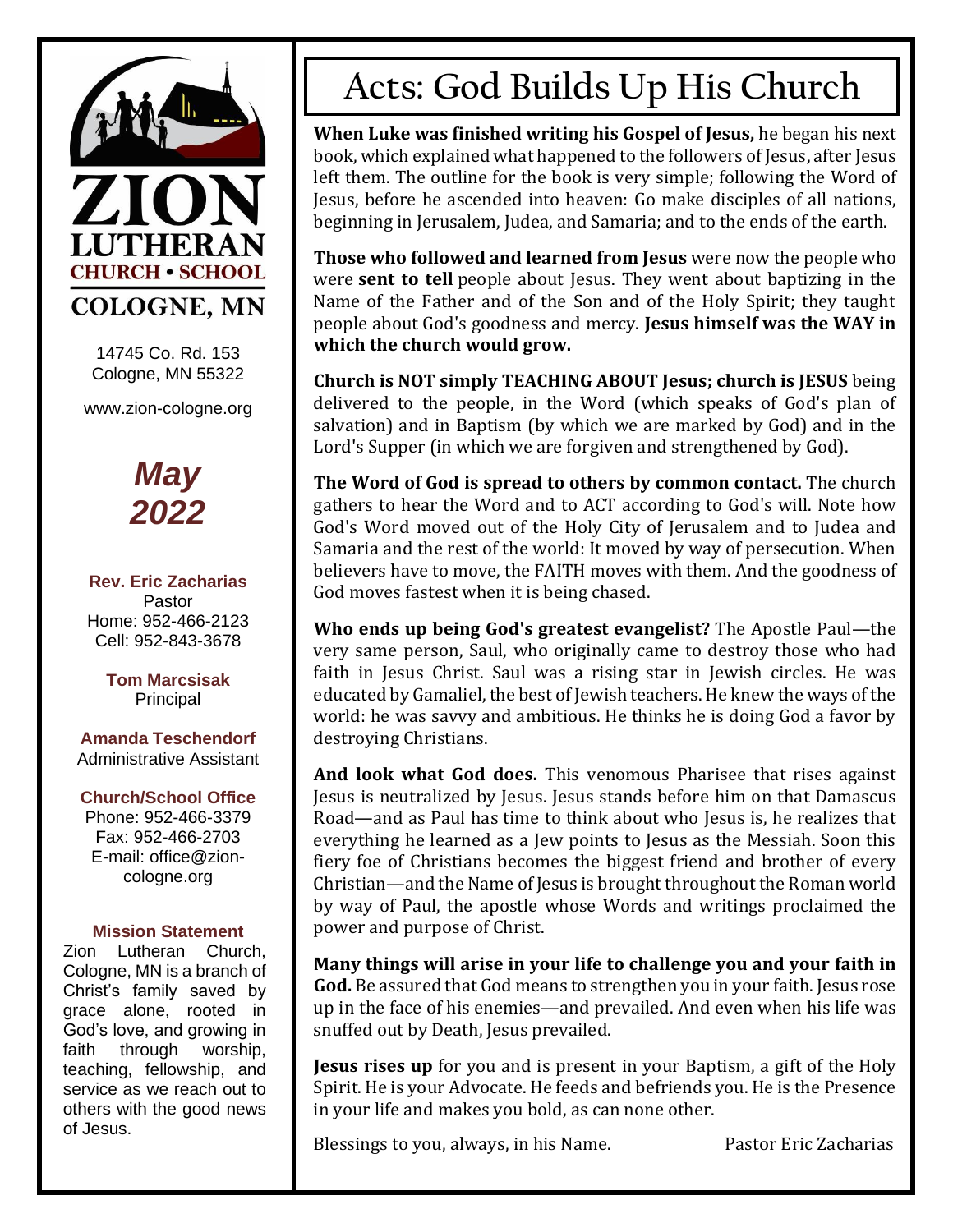# **Ladies Aid/LWML**

Meeting Notes from April 7, 2022

**Our April meeting began** with a devotion read by Bev Rolf, recounting how Jesus washed the disciples' feet in the Upper Room; we belong to a legacy of love and service, in Jesus' Name. Pastor Zacharias then led us into a study of Jesus and "The Sign of Jonah," detailing the prophetic importance of Jesus' death and resurrection. Bev Eggers welcomed the ten members present and we recited the LWML Pledge.

**Our meeting was called to order** and the minutes of the previous meeting were read. A motion was M/S/Carried to accept them. The *Financial Report* was presented by RoNaye Gnan. We will be reimbursing Vicki Carlson \$15 for her work on the baptismal banners. Members are encouraged to pay their \$12 dues if we haven't done so already. We received requests from the American Bible Society, Trinity First, and LAMP. A note of thanks was received from Helen Anderson for our work with the Zone LWML Board Meeting and Spring Rally, along with another note of thanks from the Orphan Grain Train, which is sending goods to the displaced Ukrainian refugees.

**Our April Mite donations** were dedicated for service; we voted to send our monthly gift of \$25 to the American Bible Society, in a promotion that will triple our donation.

**Committee Reports:** *Christian Growth* reported that our **Spring Rally** went very well, with 36 attending. Our guest speaker gave a presentation and led discussion on how younger women are encouraged to join the work of the LWML. Following this, the women moved to the gym, where they joined in making and rolling bandages from sheets of cloth. The *Funeral Committee* announced that the Mary and Martha groups will be serving food that has been ordered by the family for their meal; the assigned group will set up and serve the meal and clean up afterward. The Mary Group will serve for Donald Herrmann's funeral on Saturday, April 30.

**Unfinished business: We will donate** a basket of Watkins products (valued ~ \$50-\$100) and a quilt for Zion School's **Silent Auction** on May 15. **A blessing of quilts** will be held at St John's Young America in May, during a church service. Darlene Leistiko offered to host a **quilting party** at her house on Wednesday, April 27 at 9:00am. (Bring scissors, needles with large eyes, and embroidery floss.) The proceeds of the **Ash Wednesday Supper** totaled \$355; \$100 will be given to Zion's Maintenance Fund and the remainder to the Mites project funds. **Our thanks** to all who contributed items and helped to serve the meal for the choir and band members from Omaha, NE on March 25.

**New Business: The Minnesota South LWML Conference** will be held at the Willmar Convention Center on June 18; the theme is "Rejoice in Hope." Roxanne and Ruth Harms are the delegates to the convention; Mary Zacharias is the alternate. Registration can be online (through https://mnslwml.org/2022convention) or by forms found in the Spring *WOM*. Each zone needs to bring two banners for the convention and a basket for the silent auction. **The Concordia University St. Paul Choir Concert** will be held at Zion on Wednesday, May 11 (7:30). Mary Zacharias asked if the group would be willing to serve the same meal that was prepared for the March 25 Concert (Concordia High School Choir from Omaha). Everyone said yes to bringing the same items: Juliene - hamburger for sloppy joes, Bev Rolf - fruit salad, Darlene L - chips, Martha - cookies, Ruth - salad, Roxanne - buns, Bev R and Mary to prepare the meat, and the rest of us to bring bars. Karen Brockoff - plastic forks and paper goods.

**Upon Adjournment**, we closed with a birthday hymn for Ruth Harms and a closing prayer. Our next meeting will be May 12 at 9:30am. Mary Zacharias will be hostess.

Mary Zacharias, Secretary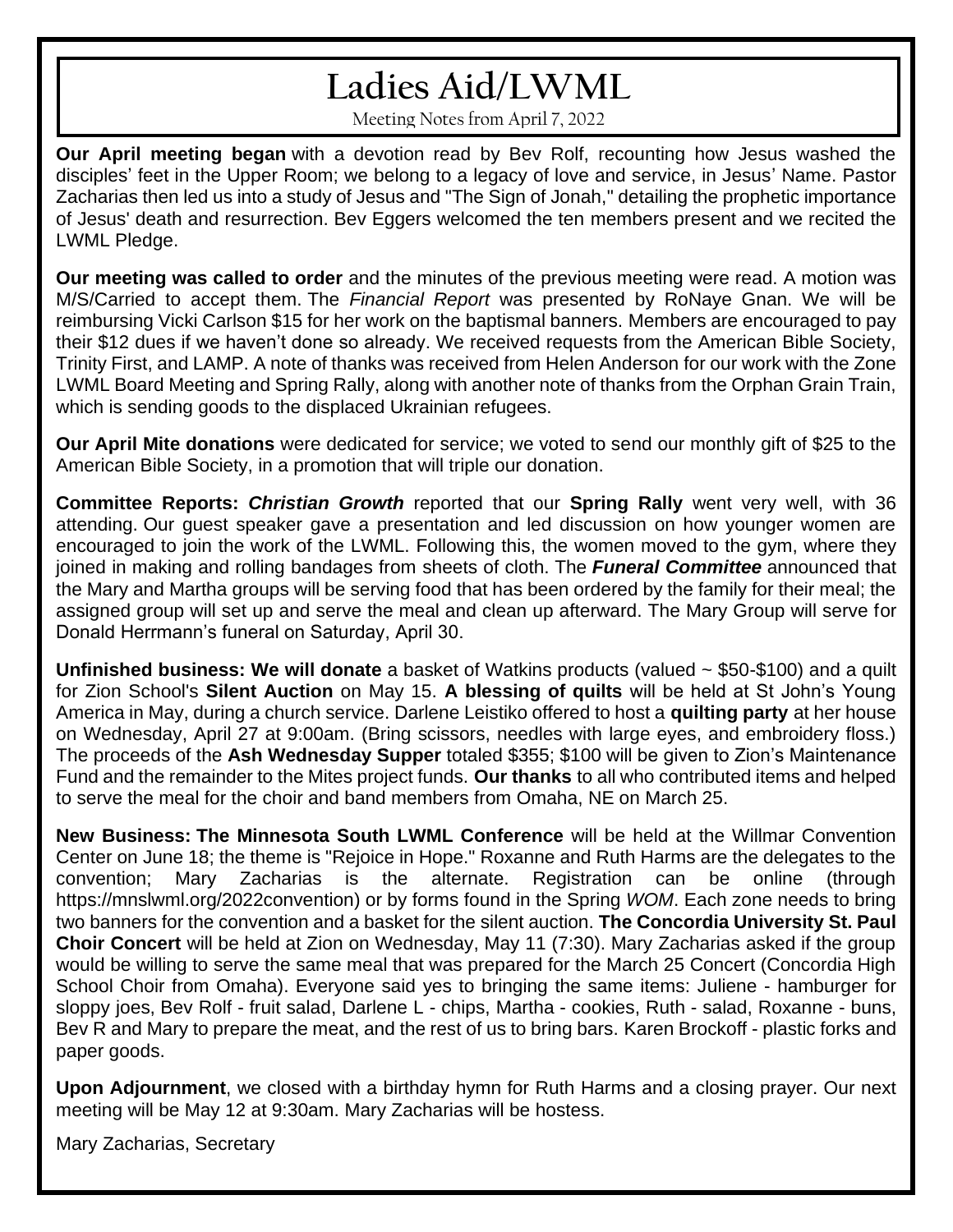# **Is It May Already...You Could Have Fooled Me**

By Tom Marcsisak

**I thought April Fool's Day was last month!** If there is one good thing about the weather that we've been having, it is that the students at Zion Lutheran School don't realize how close we are to finishing the school year. Kids are asking to go IN from recess rather than can they stay out longer. Nevertheless, with the end of the year comes many activities.

**The month starts off with TWO plays.** First, on Monday, May 2nd, the fifth-eighth graders will be presenting "Mother Goose Has Flown the Coop." Showtime is at 7:00 with cookies afterward. Have you ever wondered why Jack and Jill needed a pail of water? Or what actually hit Henny Penny in the head if it WASN'T the sky? Come and watch as Officers Francis Hickory and Diddle Dickory unravel the mystery with the aid of ...The Godmother—an offer of help they couldn't refuse.

**The second play will be presented** by the first through fourth graders. Their play is titled "The Principal and the Pea." I don't know what it's about—but I'm a little bit worried. It will be presented a week later on Monday, May 9th, also at 7:00 with refreshments to follow.

**May also brings the Track Meet at Lutheran High.** This year it will be held on Friday, May 6th. The seventh and eighth graders compete in the morning, and the fifth and sixth graders in the afternoon. Anyone may attend, and there will be concessions available.

#### **ALSO on the athletic front...PLAY DAY...!!!**

This year Play Day is at Zion. For those unfamiliar with Play Day, it is an all day festival of food, fun, and fellowship—with a "little" competition mixed in. Students from Emanuel-Hamburg and St. John's-NYA join Zion's students for races, relays, high jumping, long jumping, softball throwing, rope jumping, dodgeball, and Tug-of-War.

### **WE CAN USE YOUR HELP!!!**

There will be many guests that day. I mentioned FOOD. We can use any help that we can get in the concession stand that day—especially at lunch time. If you can help, let the office know. We won't turn anyone down.

### **AUCTION!!! AUCTION!!! AUCTION!!!**

Mark your calendars!!! Sunday, May 15th will be the Silent Auction. Something a little different this year is that there will not be breakfast. INSTEAD...there will be food trucks. Rolling Hearth Bistro (Huinkers) and Squeaky Cow (Pexas) will be offering their digestive delights for our enjoyment. Stay after church for lunch and bid on some great items.

**As the year comes to a close,** we look ahead to next year. Zion has been blessed with increasing enrollment. Next fall we are projecting to have some classrooms at capacity. Zion Lutheran School is blessed with wonderful families, a VERY supportive congregation, and a dedicated staff. One of those staff members, Mrs. Jill Jopp, has announced that she will not be returning next fall due to personal reasons. The School Board has begun the process of filling that vacancy. If anyone in the congregation knows of someone that we should consider, contact a School Board member. We thank Mrs. Jopp for her years of service, and the blessing that she has been to Zion.

#### **Washington, D.C. Trip**

Final plans are being made for this year's Washington, D.C. trip. The trip was postponed last year because many of the places we visit were closed due to COVID. We welcome back last year's eighth graders (hopefully a year wiser) and their parents.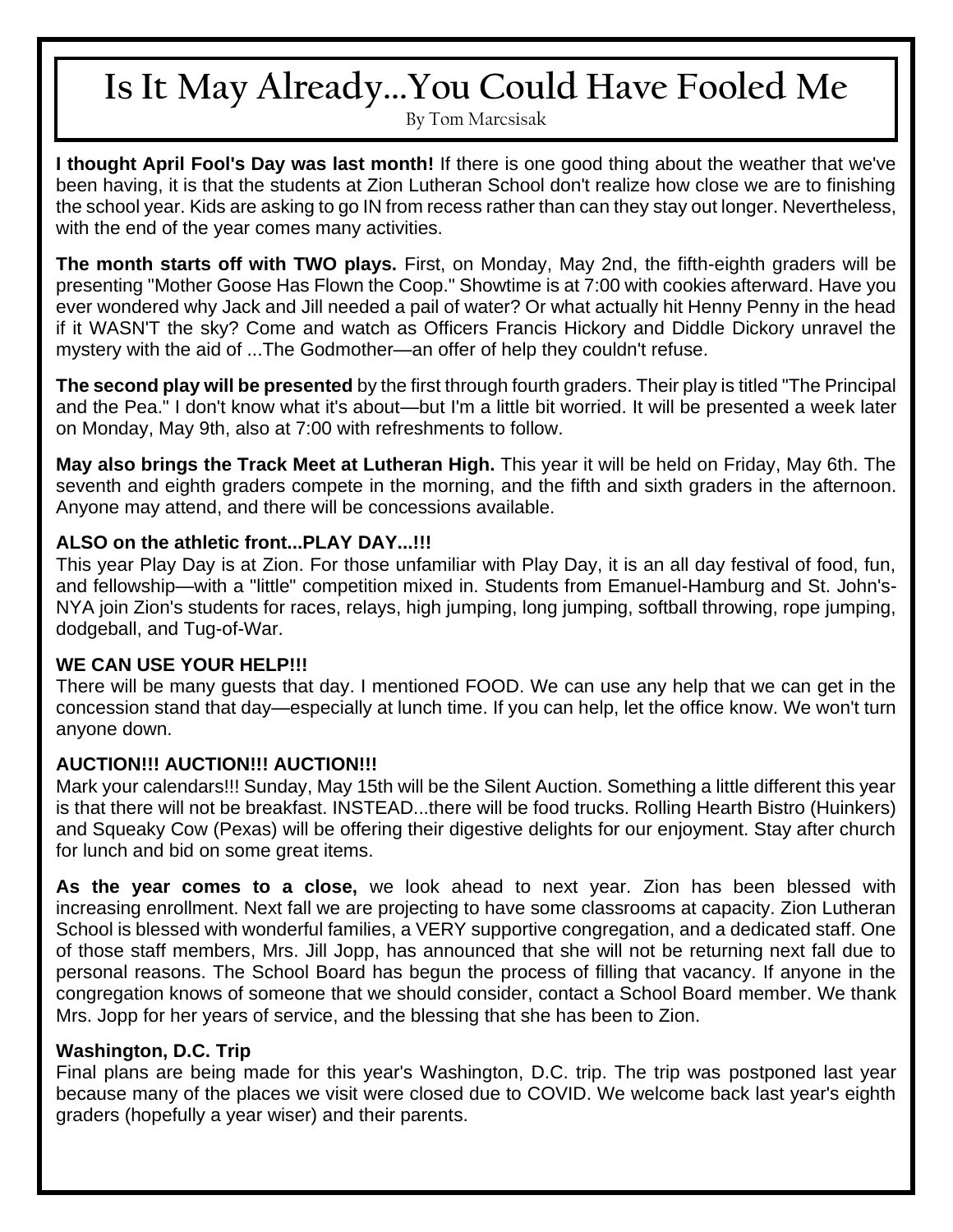## **PLANT SALE PICK-UP**

The plants are coming, the plants are coming! On Friday, May  $6<sup>th</sup>$  the Gertens plant and flower fundraiser items will be delivered. If you ordered from a student, your plants will be delivered to you. If you ordered through church, you may pick up your plants after 3:00pm that day.

### **DESSERTS NEEDED FOR AUCTION**

If you were disappointed that you didn't get to make pie for the soup and pie supper, have no fear, your chance is here. Make a pie (or dessert) for the silent auction, which is Sunday, May 15<sup>th</sup>. Bring them to the kitchen where they will be cut and plated to be sold.

### **ZION HOSTS PLAY DAY** May  $25<sup>th</sup>$

Volunteers are needed in the kitchen and concession stand—especially at lunch time. Let the office know if you can help.

### **MEMORIAL DAY SERVICE**

Join us this Memorial Day for a special service dedicated to all of our veterans and those who have lost their lives to keep us safe. Service starts at 9:30am and ends with a presentation in the cemetery.

# **2022 GRADUATION INFO**

We will be featuring Zion's 2022 graduates in the June Newsletter; so if you have a family member that graduates from either high school or college this year, then please email us at office@zioncologne.org with their name and from where they graduated. For high school graduates, include future plans like where they will be going to college or trade school and in what they plan to get their degree. For college graduates, include degree awarded. You can also include future plans if you would like. For example, what career they are going into or interests they will pursue.

### **FINANCES**

#### **Salary:**

| \$61,721.77    |
|----------------|
| \$104,085.61   |
| $-$154.832.88$ |
| \$10,974.47    |
|                |

#### **Missions:**

| YTD Total (3/20)          | \$2,185.00  |
|---------------------------|-------------|
| <b>Budgeted</b>           | \$2,185.00  |
| Non-budgeted              | \$0.00      |
| 2022 Pledged              | \$6,500.00  |
| <b>2022 Goal</b>          | \$15,000.00 |
| LHS:                      |             |
| Year to date total (3/20) | \$17,427.66 |
| 000000                    | MAJ AAF AA  |

2022 Commitment \$21,395.00 Per communicant member \$55.00

### **Building/Repair Fund:**

| Account Balance (3/31)           | \$1,175.90 |
|----------------------------------|------------|
| Suggested household contribution | \$550.00   |

# **USHER SCHEDULE**

| Evan Dietzel           |
|------------------------|
| <b>Addison Dietzel</b> |
| <b>Matthew Traver</b>  |
| Konrad Breeggemann     |
| Anna Brueggemeier      |
| Lydia Brueggemeier     |
| Amber Brueggemeier     |
| <b>Grace Dose</b>      |
| Sophia Morschen        |
| <b>Brooke Sauter</b>   |
|                        |

### **THANK YOU**

Thank you to everyone who ordered flowers and plants from the Gerten's Fundraiser – all of which helps support Zion School.

## **CONCORDIA CHOIR**

MAY 11 ~ 7:30 PM

The Concordia University St. Paul Choir will sing at Zion on Wednesday, May 11<sup>th</sup> at 7:30pm. Come and enjoy this inspiring event. Cost: Freewill offering.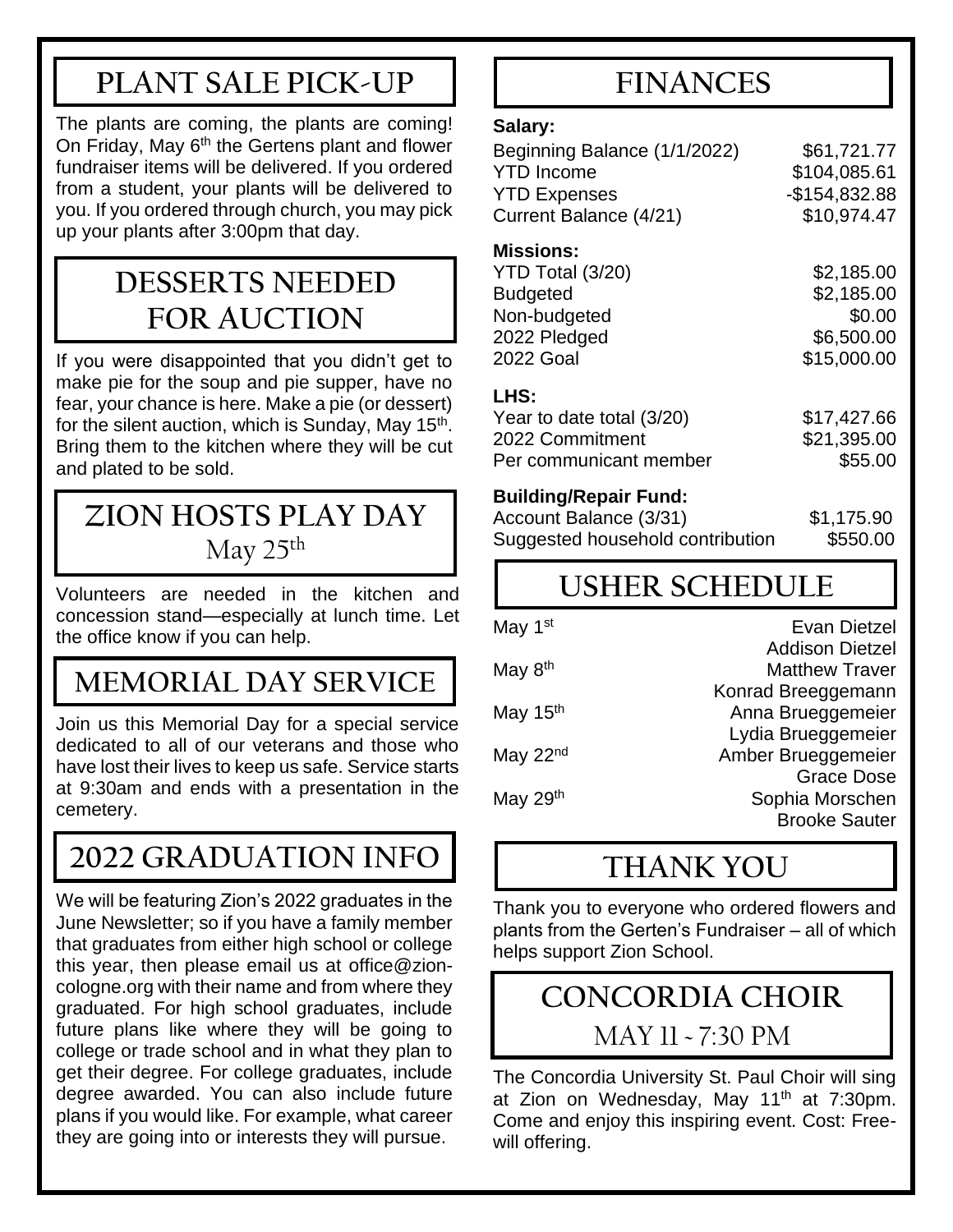# **MEMBERSHIP NOTES**

### **BIRTHDAY LIST**

- 1 Kurt Vinkemeier
- 2 Kasey Pitstick
- 4 Tara Bones
- 5 Jacob Buetow Kellen Dose Zander Hoen Jill Lenzen
- 6 Brett Pexa Brooke Buetow
- 11 Anne Traver Lisa Sauter
- 13 Dixie Brueggemeier
- 14 James Ische Sr. Brentley Waller Erin Rolf
- 15 Jacob Thompson
- 16 Jason Geisel
- 19 David Traver
- 20 Lorraine Dose Stephanie Gardner Riley Behn
- 21 Lindsey Moen Brentley Thuening
- 22 Larry Hodgin Craig Pexa
- 24 Allen Friske Mark Klaustermeier
- 25 Brayden Schulz Joshua Thompson Samson Traver
- 26 Kaydra Boelke Denise Buetow
- 27 Harriet Tellers
- 28 Paula Rolf
- 29 Anica Herrera
- 30 Todd Moen Deborah Walter
- 31 Philip Hokkanen

### **ANNIVERSARY LIST**

- 1 David & Lisa Traver
- 2 Tim & Amy Sauter
- 5 Darrin & Penny Dietzel
- 6 Jeff & Beverly Ulrich
- 7 Leon & Sara Vinkemeier
- 11 John & Connie Geis
- 12 Rodney & Ann Boelke
- 15 Neil & Sheryl Gruenhagen
- 17 Jeff & Brenda Thompson
- 20 David & Michelle Dietzel
- 25 Alan & Nancy Buckentine
- 28 Eric & Mary Zacharias Robert & Cassandra **Thuening**

### **2022 CONFIRMANDS**

Ava Dose Samuel Dose Kael Herrera Jacob Hoen

- 
- -

### **VISITATION LIST**

 **Belle Plaine** Mariorie Wolter, Norma Woolery

### **Cologne**

 Marville Schmidt, Lorraine Boelke

### **Norwood Young America**

 Barb Scholz Joycelyn Rolf

#### **Waconia**  Darrell Knorr

 **Maple Plain** Harriet Tellers

 **Green Isle** Marlys Lenzen

# **REMEMBERING OUR**

### **SOLDIERS**

John Michael Bones Eben Karnitz Eddie Karnitz

|                                                            | Kael Herrera<br>John Michael Bones     |            |                                                           |                                                   |                                                                 |          |
|------------------------------------------------------------|----------------------------------------|------------|-----------------------------------------------------------|---------------------------------------------------|-----------------------------------------------------------------|----------|
|                                                            |                                        | Jacob Hoen |                                                           |                                                   | <b>Eben Karnitz</b>                                             |          |
|                                                            |                                        |            |                                                           |                                                   | <b>Eddie Karnitz</b>                                            |          |
| 2022<br>ZION LUTHERAN CHURCH CALENDAR OF EVENTS            | <b>MAY</b>                             |            |                                                           |                                                   |                                                                 |          |
| Sunday                                                     | Monday                                 | Tuesday    | Wednesday                                                 | Thursday                                          | Friday                                                          | Saturday |
| 01                                                         | 02                                     | 03         | 04                                                        | 05                                                | 06                                                              | 07       |
| Church Service<br>9:30 AM                                  |                                        |            |                                                           | Chapel 8:10 AM<br>Chapel at the Harbor<br>9:00 AM | Mayer Lutheran<br><b>Track Meet</b>                             |          |
|                                                            | 5th - 8th Grade Play<br>7:00 PM        |            |                                                           | Bible Study<br>7:00 PM                            | Gertens Flower and<br>Plant Pick Up after 3                     |          |
| 08                                                         | 09                                     | 10         | 11                                                        | 12                                                | 13                                                              | 14       |
| Church Service<br>Communion<br>9:30 AM                     |                                        |            |                                                           | LWML/Ladies Aid<br>Meeting 9:30 AM                | Chapel 8:10 AM                                                  |          |
| Mother's Day                                               | 1st - 4th Grade Play<br>7:00 PM        |            | Concordia University<br>St. Paul Choir Concert<br>7:30 PM | <b>Bible Study</b><br>7:00 PM                     | PK/K Moving Up<br>Ceremony 7:00 PM                              |          |
| 15                                                         | 16                                     | 17         | 18                                                        | 19                                                | 20                                                              | 21       |
| Church Service<br>9:30 AM                                  |                                        |            |                                                           |                                                   | Chapel 8:10 AM                                                  |          |
| <b>Silent Auction</b><br>w/Food Trucks<br>10:30 AM-1:00 PM |                                        |            |                                                           | <b>Bible Study</b><br>7:00 PM                     |                                                                 |          |
| 22                                                         | 23                                     | 24         | 25                                                        | 26                                                | 27                                                              | 28       |
| Church Service<br>Communion<br>9:30 AM                     |                                        |            | Play Day<br>Here @ Zion                                   | 1/2 Day of School<br>(No Lunch)                   | Last Day of School<br>Chapel 8:10 AM<br>Family Picnic (1/2 Day) |          |
|                                                            | <b>ZEL Meeting</b><br>6:30 PM          |            |                                                           | <b>Bible Study</b><br>7:00 PM                     |                                                                 |          |
| 29                                                         | 30                                     | 31         | Λ1                                                        | ΩD                                                | nз                                                              | 04       |
| Graduation<br>Church Service<br>9:30 AM                    | <b>Memorial Day</b><br>Service 9:30 AM |            |                                                           |                                                   |                                                                 |          |
|                                                            |                                        |            |                                                           |                                                   |                                                                 |          |